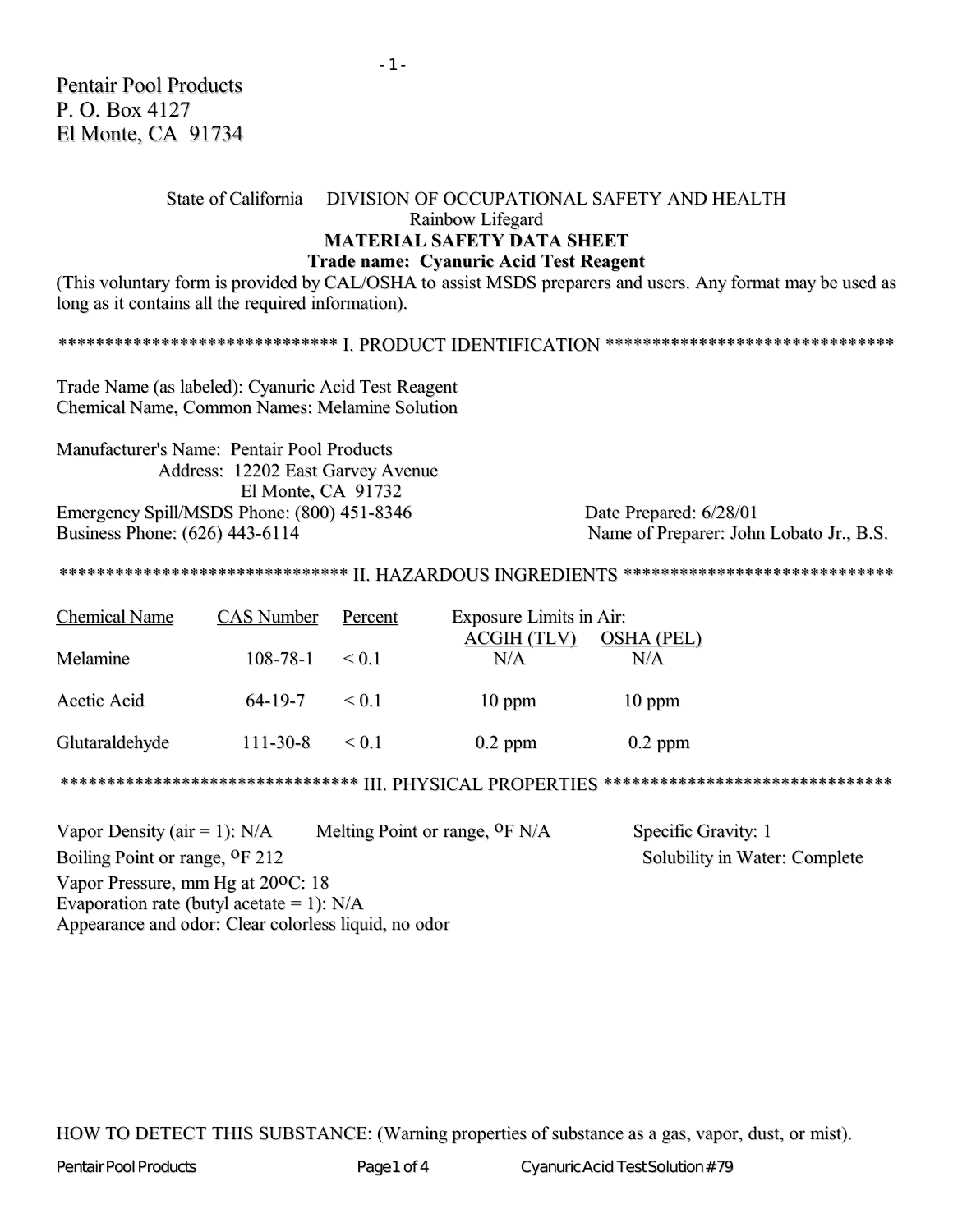$-2-$ 

Under normal use conditions this product will not produce hazardous gas, vapors, dust or mist.

\*Not required. Space has been provided on this form for optional use.

Note: All categories should be addressed. If any item is not applicable, or no information is available, the space must be marked to indicate that. By November 25, 1985, California is expected to require all MSDS information required by the Federal OSHA Hazard Communication Standard, plus CAS numbers and an explanation of health effects in lay terms.

Flash Point, <sup>O</sup>F (give method): N/A Autoignition temperature, <sup>O</sup>F: N/A Flammable limits in air, volume %: Lower  $N/A$  Upper  $N/A$ Fire extinguishing materials: N/A \_ Water Spray \_ \_ Carbon Dioxide \_ Other:

\_ Foam \_ Dry Chemical

Special Fire Fighting Procedures: N/A

Unusual Fire and Explosion Hazards: N/A

Inhaled: N/A Contact with Skin or Eyes: May cause irritation Absorbed through skin: N/A Swallowed: Unlikely that sufficient quantity to cause physical harm can be swallowed.

 $\ast$ 

HEALTH EFFECTS OR RISKS FROM EXPOSURE. Explain in lay terms. Attach extra page if more space is needed

Acute: No known effects Chronic: No known effects

 $\star$ 

FIRST AID: EMERGENCY PROCEDURES Eve Contact: Flush with water for at least 15 minutes. Skin Contact: Wash with soap and water Inhaled: N/A Swallowed: Call Physician

 $\ast$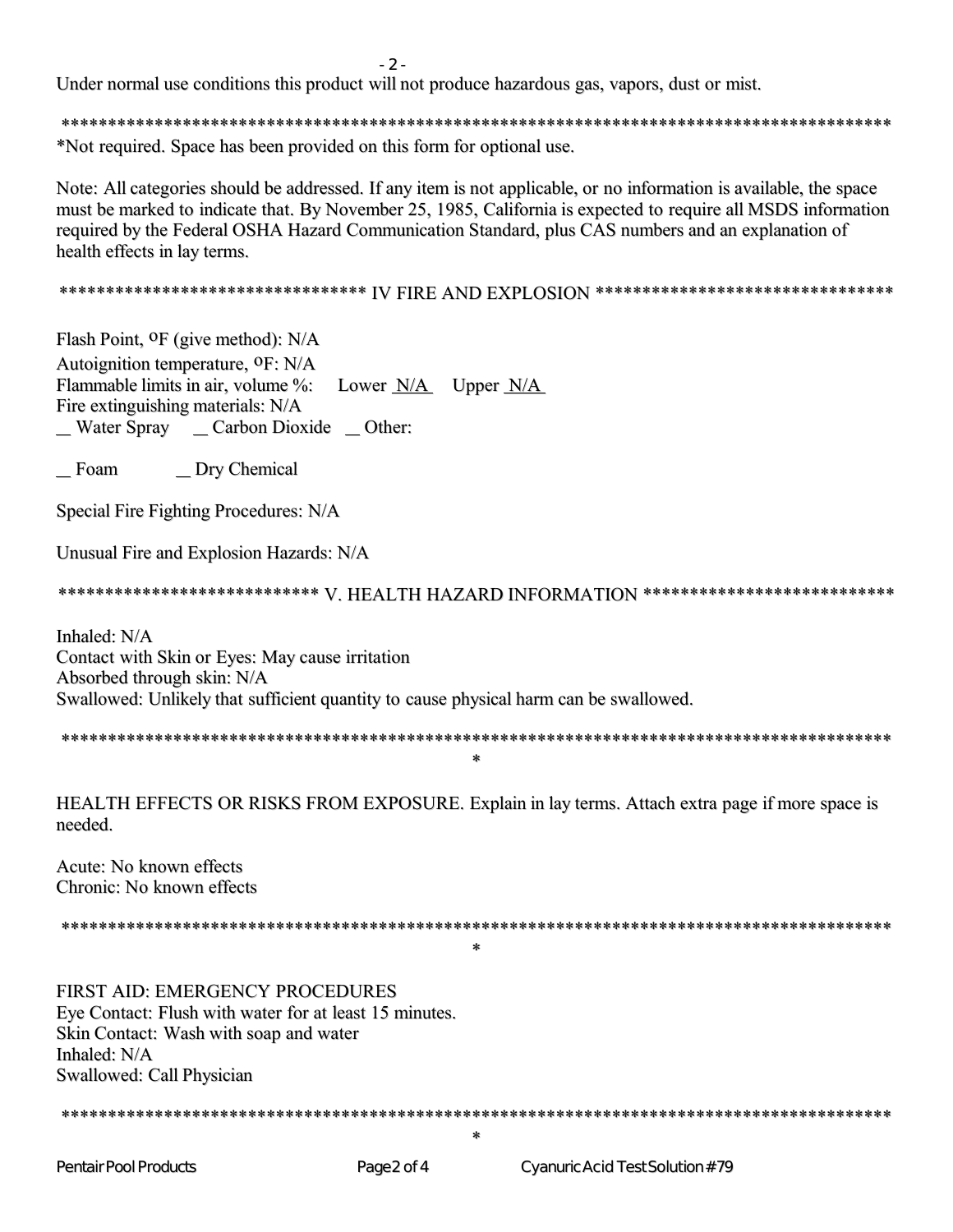X No: This product's ingredients are not found in the lists below.

Yes: Federal OSHA NTP IARC CAL/OSHA (see note).\*

\*Note: California employers using CAL/OSHA-regulated carcinogens must register with CAL/OSHA.

 $\star$ 

MEDICAL CONDITIONS AGGRAVATED BY EXPOSURE: None Known RECOMMENDATIONS TO PHYSICIAN\*: N/A

Stability:  $\underline{X}$  Stable \_\_ Unstable Conditions to Avoid: N/A Incompatibility (materials to avoid): N/A

Hazardous Decomposition Products (including combustion products): N/A Hazardous Polymerization: May occur \_ Will not occur X Conditions to Avoid: N/A

## \*\*\*\*\*\*\*\*\*\*\*\*\*\*\*\*\*\*\*\*\*\*\* VII, SPILL, LEAK AND DISPOSAL PROCEDURES \*\*\*\*\*\*\*\*\*\*\*\*\*\*\*\*\*\*\*\*\*\*

Spill response procedures (include employee protection measures): Flush with water, Avoid skin contact Preparing wastes for disposal (container types, neutralization, etc.): N/A Note: Dispose of all wastes in accordance with federal, state and local regulations.

\*\*\*\*\*\*\*\*\*\*\*\*\*\*\*\*\*\*\*\*\*\*\*\*\* VIII. SPECIAL HANDLING INFORMATION \*\*\*\*\*\*\*\*\*\*\*\*\*\*\*\*\*\*\*\*\*\*\*\*\*

Ventilation and engineering controls: General dilution ventilation is generally adequate.

Respiratory protection: Usually not required under normal use of this product.

Eye protection (type): Safety goggles

Gloves (specify material): Rubber gloves

Other clothing and equipment: Apron or lab coat

Work Practices, hygienic practices: Use normal hygienic practices avoid skin contact.

Other Handling and Storage Requirements: Store in sealed containers

Protective measures during maintenance of contaminated equipment: N/A